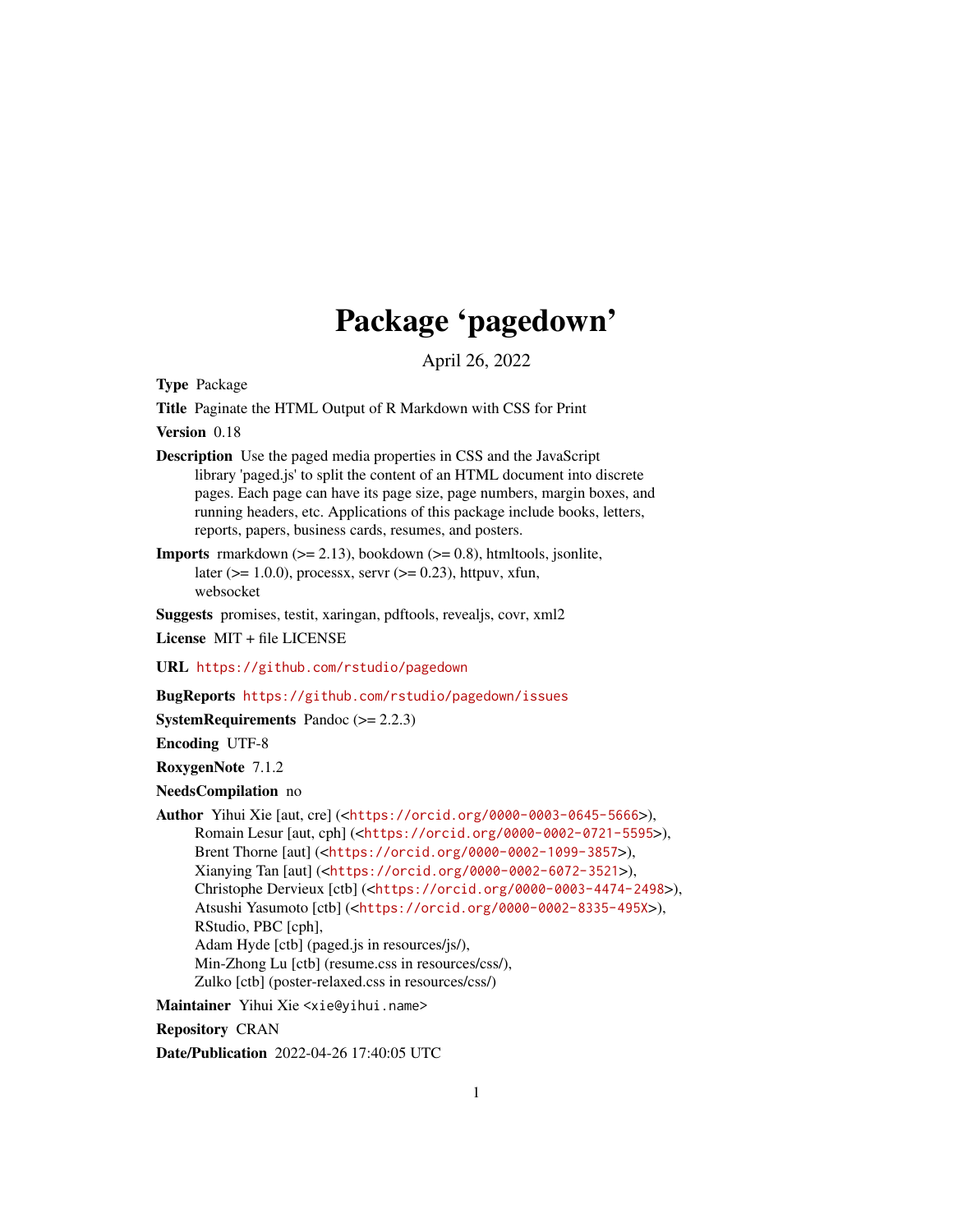# <span id="page-1-0"></span>R topics documented:

| Index |  |
|-------|--|

book\_crc *Create a book for Chapman & Hall/CRC*

# Description

This output format is similar to [html\\_paged](#page-5-1). The only difference is in the default stylesheets.

# Usage

```
book_crc(..., css = c("crc-page", "default-page", "default", "crc"))
```
# Arguments

..., css Arguments passed to [html\\_paged\(](#page-5-1)).

# Value

An R Markdown output format.

| business_card | Create business cards |  |
|---------------|-----------------------|--|
|---------------|-----------------------|--|

# Description

This output format is based on an example in the Github repo [https://github.com/RelaxedJS/](https://github.com/RelaxedJS/ReLaXed-examples) [ReLaXed-examples](https://github.com/RelaxedJS/ReLaXed-examples). See <https://pagedown.rbind.io/business-card/> for an example.

#### Usage

```
business_card(template = pkg_resource("html", "card.html"))
```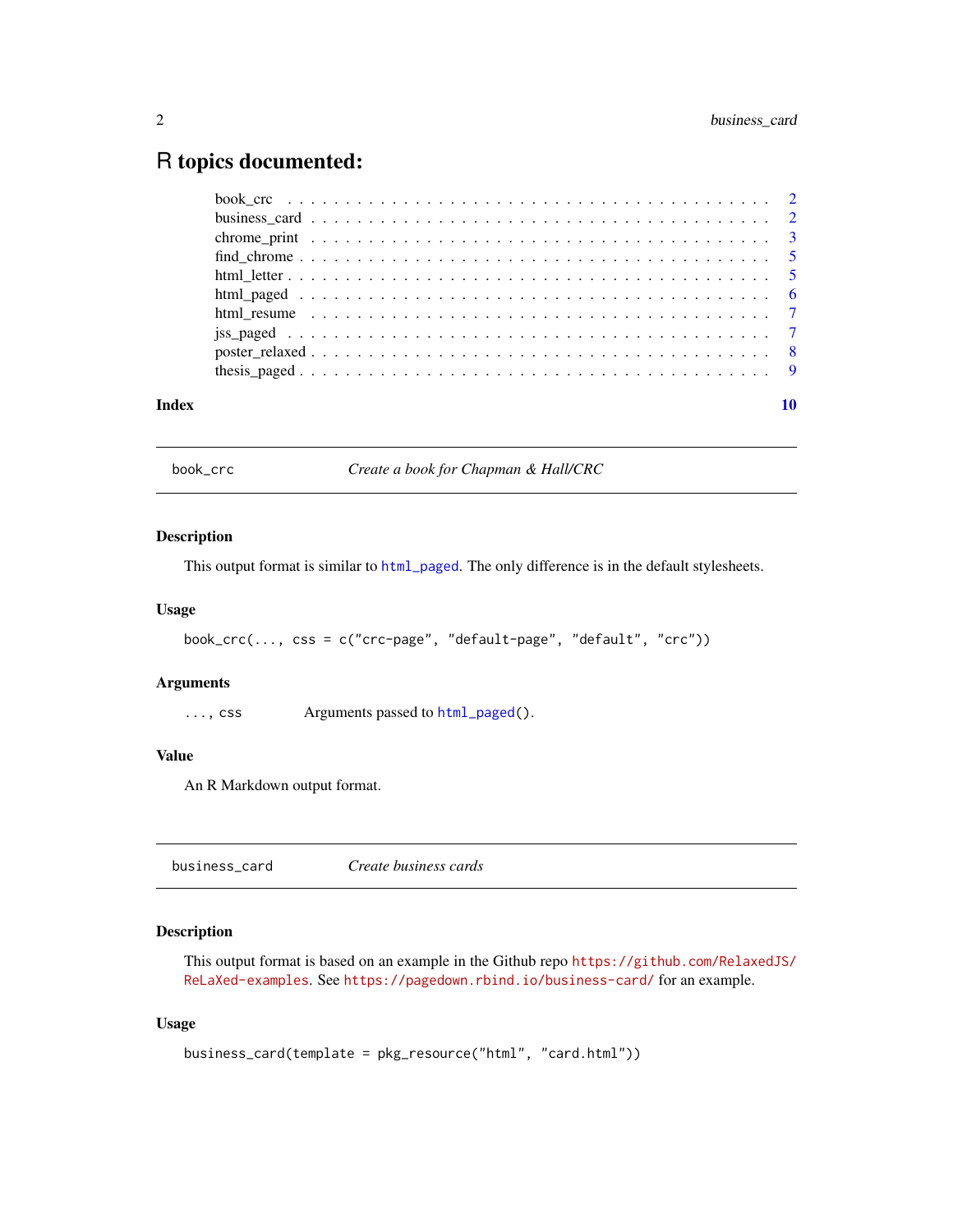# <span id="page-2-0"></span>chrome\_print 3

#### Arguments

template The path to the Pandoc template to convert Markdown to HTML.

#### Value

An R Markdown output format.

#### Examples

pagedown::business\_card()

chrome\_print *Print a web page to PDF or capture a screenshot using the headless Chrome*

#### Description

Print an HTML page to PDF or capture a PNG/JPEG screenshot through the Chrome DevTools Protocol. Google Chrome or Microsoft Edge (or Chromium on Linux) must be installed prior to using this function.

# Usage

```
chrome_print(
  input,
  output = xfun::with_ext(input, format),
  wait = 2,
 browser = "google-chrome",
  format = c("pdf", "png", "jpeg"),
  options = list(),
  selector = "body",
  box_model = c("border", "content", "margin", "padding"),
  scale = 1,
  work\_dir = tempfile(),timeout = 30,
  extra_{args} = c("--disable-gpu"),
  verbose = 0,
  async = FALSE,
  outline = gs_available(),
  encoding
)
```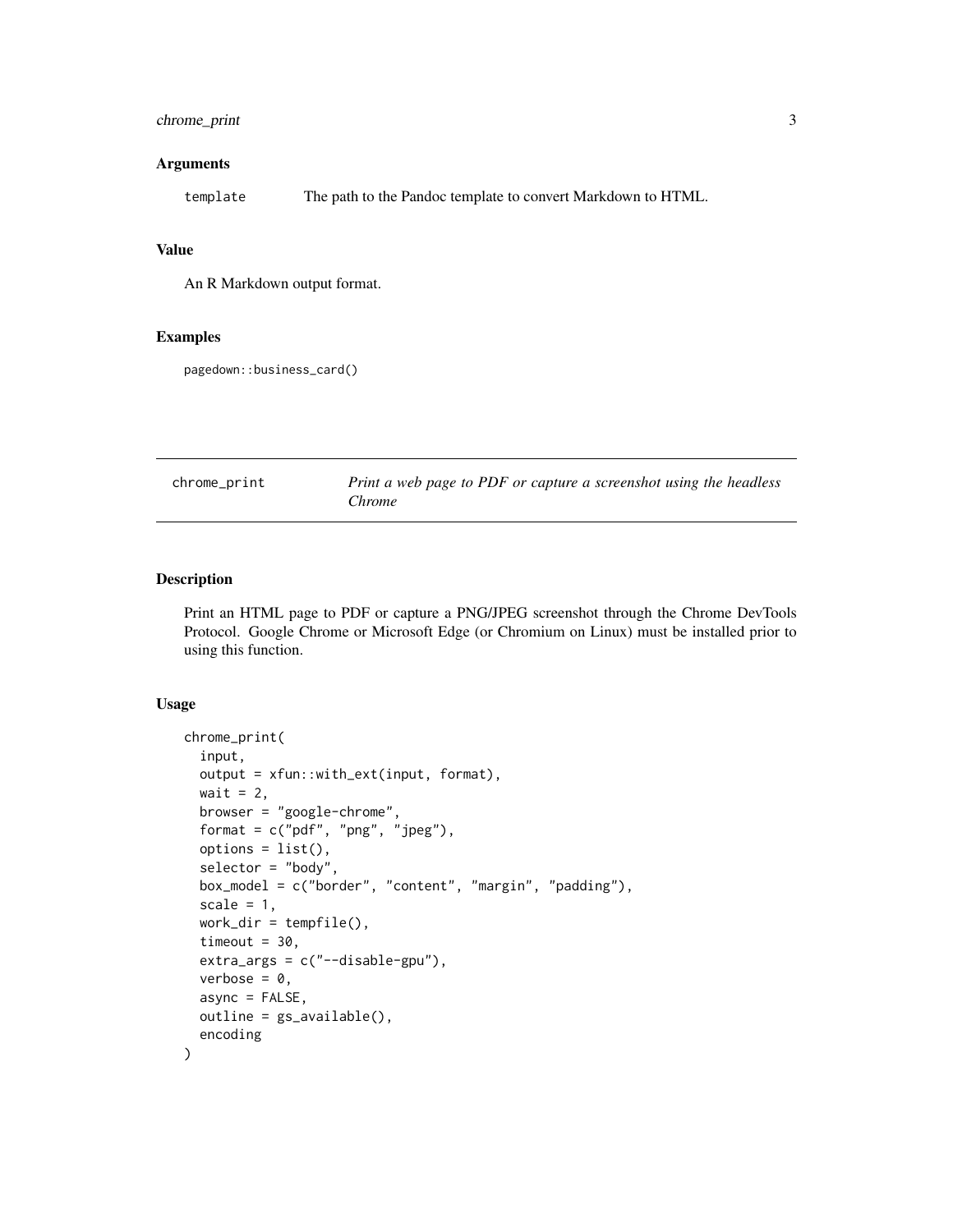# <span id="page-3-0"></span>Arguments

| input      | A URL or local file path to an HTML page, or a path to a local file that can be<br>rendered to HTML via rmarkdown::render() (e.g., an R Markdown document<br>or an R script). If the input is to be rendered via rmarkdown:: render() and<br>you need to pass any arguments to it, you can pass the whole render() call to<br>chrome_print(), e.g., if you need to use the params argument: pagedown:: chrome_print(rmarkdown:<br>params = $list(foo = 1:10))$ . This is because render() returns the HTML<br>file, which can be passed to chrome_print(). |
|------------|------------------------------------------------------------------------------------------------------------------------------------------------------------------------------------------------------------------------------------------------------------------------------------------------------------------------------------------------------------------------------------------------------------------------------------------------------------------------------------------------------------------------------------------------------------|
| output     | The output filename. For a local web page 'foo/bar.html', the default PDF<br>output is 'foo/bar.pdf'; for a remote URL 'https://www.example.org/foo/bar.html',<br>the default output will be 'bar.pdf' under the current working directory. The<br>same rules apply for screenshots.                                                                                                                                                                                                                                                                       |
| wait       | The number of seconds to wait for the page to load before printing (in certain<br>cases, the page may not be immediately ready for printing, especially there are<br>JavaScript applications on the page, so you may need to wait for a longer time).                                                                                                                                                                                                                                                                                                      |
| browser    | Path to Google Chrome, Microsoft Edge or Chromium. This function will try<br>to find it automatically via find_chrome() if the path is not explicitly provided<br>and the environment variable PAGEDOWN_CHROME is not set.                                                                                                                                                                                                                                                                                                                                 |
| format     | The output format.                                                                                                                                                                                                                                                                                                                                                                                                                                                                                                                                         |
| options    | A list of page options. See https://chromedevtools.github.io/devtools-protocol/tot/Page#met<br>for the full list of options for PDF output, and https://chromedevtools.github.io/devtools-protoc<br>for options for screenshots. Note that for PDF output, we have changed the<br>defaults of printBackground (TRUE), preferCSSPageSize (TRUE) and when<br>available transferMode (ReturnAsStream) in this function.                                                                                                                                       |
| selector   | A CSS selector used when capturing a screenshot.                                                                                                                                                                                                                                                                                                                                                                                                                                                                                                           |
| box_model  | The CSS box model used when capturing a screenshot.                                                                                                                                                                                                                                                                                                                                                                                                                                                                                                        |
| scale      | The scale factor used for screenshot.                                                                                                                                                                                                                                                                                                                                                                                                                                                                                                                      |
| work_dir   | Name of headless Chrome working directory. If the default temporary directory<br>doesn't work, you may try to use a subdirectory of your home directory.                                                                                                                                                                                                                                                                                                                                                                                                   |
| timeout    | The number of seconds before canceling the document generation. Use a larger<br>value if the document takes longer to build.                                                                                                                                                                                                                                                                                                                                                                                                                               |
| extra_args | Extra command-line arguments to be passed to Chrome.                                                                                                                                                                                                                                                                                                                                                                                                                                                                                                       |
| verbose    | Level of verbosity: 0 means no messages; 1 means to print out some auxiliary<br>messages (e.g., parameters for capturing screenshots); 2 (or TRUE) means all<br>messages, including those from the Chrome processes and WebSocket connec-<br>tions.                                                                                                                                                                                                                                                                                                        |
| async      | Execute chrome_print() asynchronously? If TRUE, chrome_print() returns a<br>promise value (the promises package has to be installed in this case).                                                                                                                                                                                                                                                                                                                                                                                                         |
| outline    | If not FALSE, chrome_print() will add the bookmarks to the generated pdf file,<br>based on the table of contents informations. This feature is only available for<br>output formats based on html_paged. It is enabled by default, as long as the<br>Ghostscript executable can be detected by find_gs_cmd.                                                                                                                                                                                                                                                |
| encoding   | Not used. This argument is required by RStudio IDE.                                                                                                                                                                                                                                                                                                                                                                                                                                                                                                        |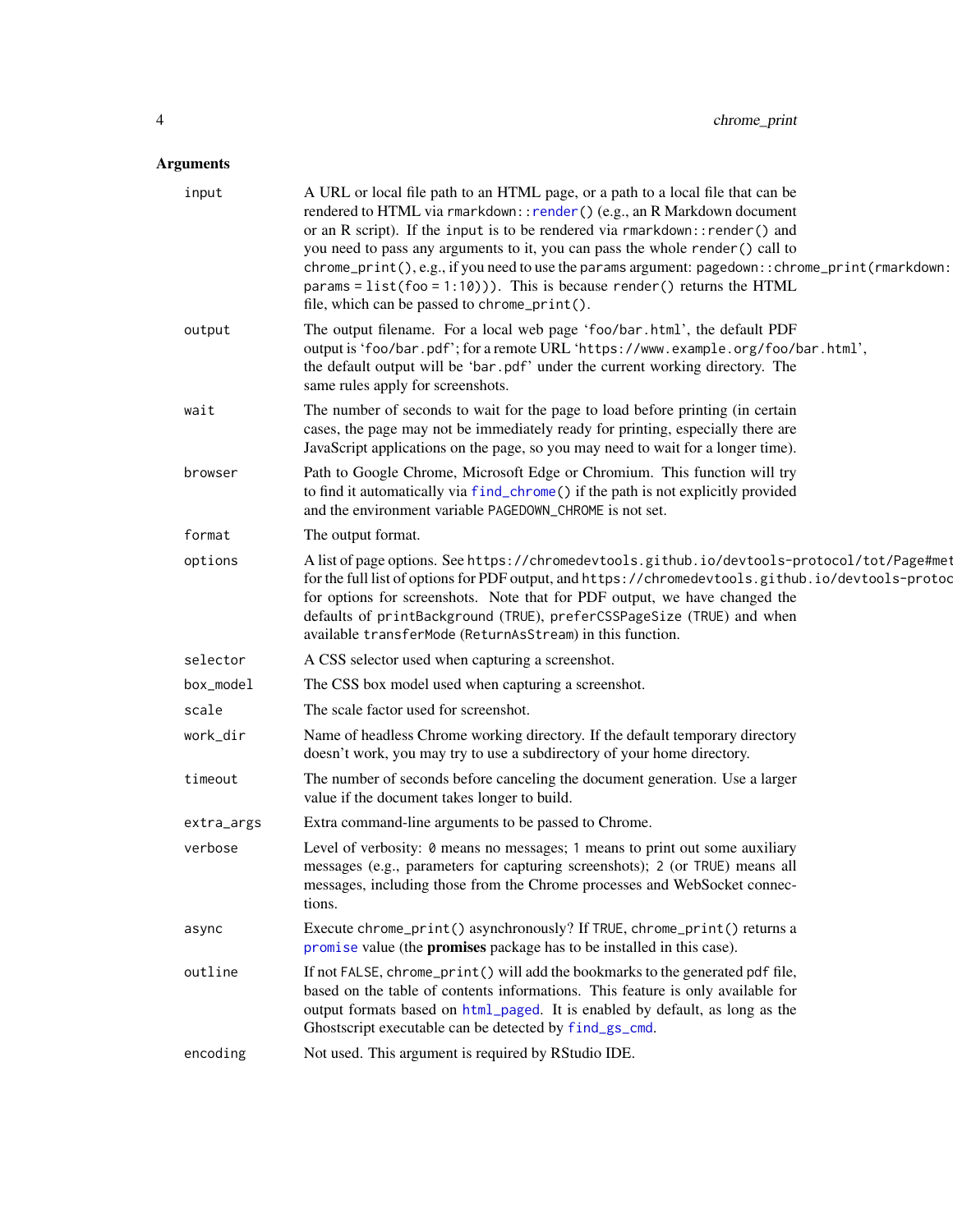### <span id="page-4-0"></span>find\_chrome 5

# Value

Path of the output file (invisibly). If async is TRUE, this is a [promise](#page-0-0) value.

#### References

<https://developers.google.com/web/updates/2017/04/headless-chrome>

<span id="page-4-1"></span>find\_chrome *Find Google Chrome, Microsoft Edge or Chromium in the system*

#### Description

On Windows, this function tries to find Chrome or Edge from the registry. On macOS, it returns a hard-coded path of Chrome under '/Applications'. On Linux, it searches for chromium-browser and google-chrome from the system's PATH variable.

#### Usage

find\_chrome()

#### Value

A character string.

html\_letter *Create a letter in HTML*

# Description

This output format is similar to html\_paged. The only differences are in the default stylesheets and the default value of the fig\_caption parameter which is set to FALSE. See [https://pagedown.](https://pagedown.rbind.io/html-letter/) [rbind.io/html-letter/](https://pagedown.rbind.io/html-letter/) for an example.

#### Usage

```
html_letter(..., css = c("default", "letter"), fig_caption = FALSE)
```
#### Arguments

..., css, fig\_caption

Arguments passed to [html\\_paged\(](#page-5-1)).

#### Value

An R Markdown output format.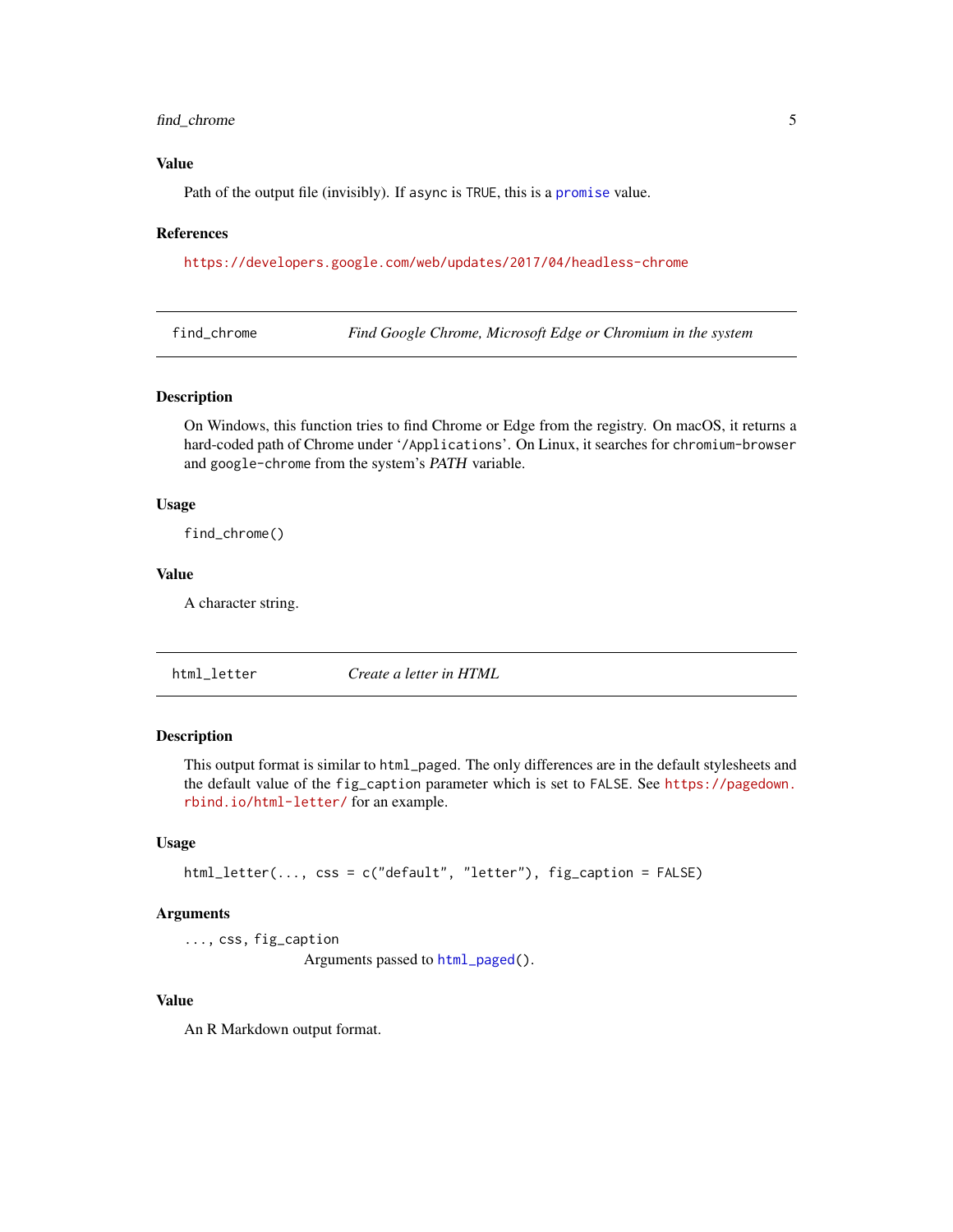# Description

This is an output format based on bookdown::html\_document2 (which means you can use those Markdown features added by bookdown). The HTML output document is split into multiple pages via a JavaScript library paged.js. These pages contain elements commonly seen in PDF documents, such as page numbers and running headers.

#### Usage

```
html_paged(
  ...,
  css = c("default-fonts", "default-page", "default"),
  theme = NULL,
  template = pkg_resource("html", "paged.html"),
  cs1 = NULL,front_cover = NULL,
  back_cover = NULL
)
```
# Arguments

| $\cdot$                 | Arguments passed to bookdown::html_document2.                                                                                                                                                                                                                                                                                  |
|-------------------------|--------------------------------------------------------------------------------------------------------------------------------------------------------------------------------------------------------------------------------------------------------------------------------------------------------------------------------|
| <b>CSS</b>              | A character vector of CSS and Sass file paths. If a path does not contain the<br>'.css', '.sass', or '.scss' extension, it is assumed to be a built-in CSS file. For<br>example, default-fonts means the filepagedown:::pkg_resource('css',<br>'default-fonts.css'). To see all built-in CSS files, run pagedown:::list_css(). |
| theme                   | The Bootstrap theme. By default, Bootstrap is not used.                                                                                                                                                                                                                                                                        |
| template                | The path to the Pandoc template to convert Markdown to HTML.                                                                                                                                                                                                                                                                   |
| csl                     | The path of the Citation Style Language (CSL) file used to format citations and<br>references (see the Pandoc documentation).                                                                                                                                                                                                  |
| front_cover, back_cover |                                                                                                                                                                                                                                                                                                                                |
|                         | Paths or urls to image files to be used as front or back covers. Theses images are<br>available through CSS variables (see Details).                                                                                                                                                                                           |

# Details

When a path or an url is passed to the front\_cover or back\_cover argument, several CSS variables are created. They are named --front-cover and --back-cover and can be used as value for the CSS property background-image. For example, background-image: var(--front-cover);. When a vector of paths or urls is used as a value for front\_cover or back\_cover, the CSS variables are suffixed with an index: --front-cover-1, --front-cover-2, etc.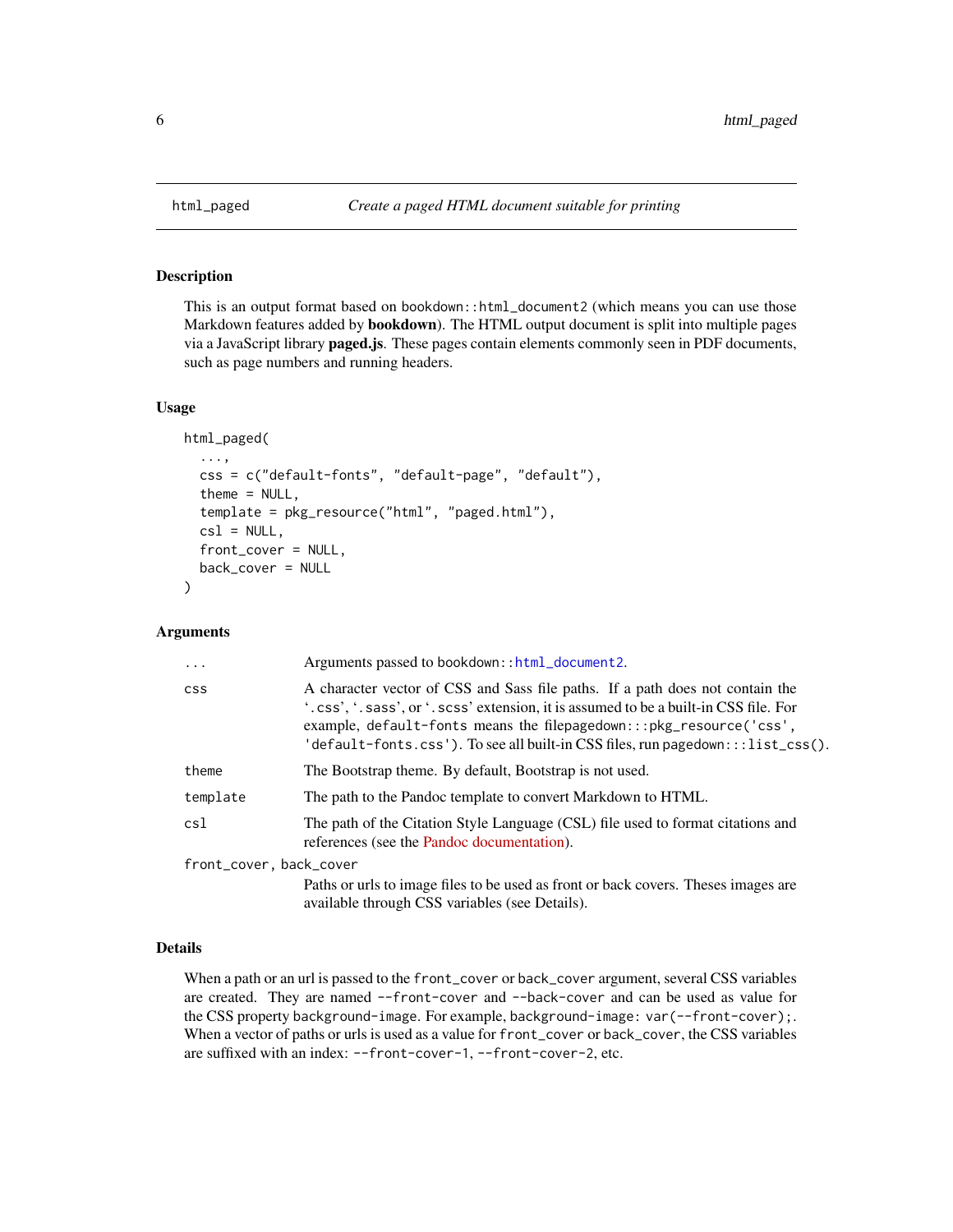# <span id="page-6-0"></span>html\_resume 7

# Value

An R Markdown output format.

# References

<https://pagedown.rbind.io>

html\_resume *Create a resume in HTML*

# Description

This output format is based on Min-Zhong Lu's HTML/CSS in the Github repo [https://github.](https://github.com/mnjul/html-resume) [com/mnjul/html-resume](https://github.com/mnjul/html-resume). See <https://pagedown.rbind.io/html-resume/> for an example.

#### Usage

```
html_resume(
  ...,
  css = "resume",
  template = pkg_resource("html", "resume.html"),
  number_sections = FALSE,
  fig_caption = FALSE
)
```
# Arguments

```
..., css, template, number_sections, fig_caption
                See html_paged().
```
# Value

An R Markdown output format.

jss\_paged *Create an article for the Journal of Statistical Software*

#### Description

This output format is similar to [html\\_paged](#page-5-1).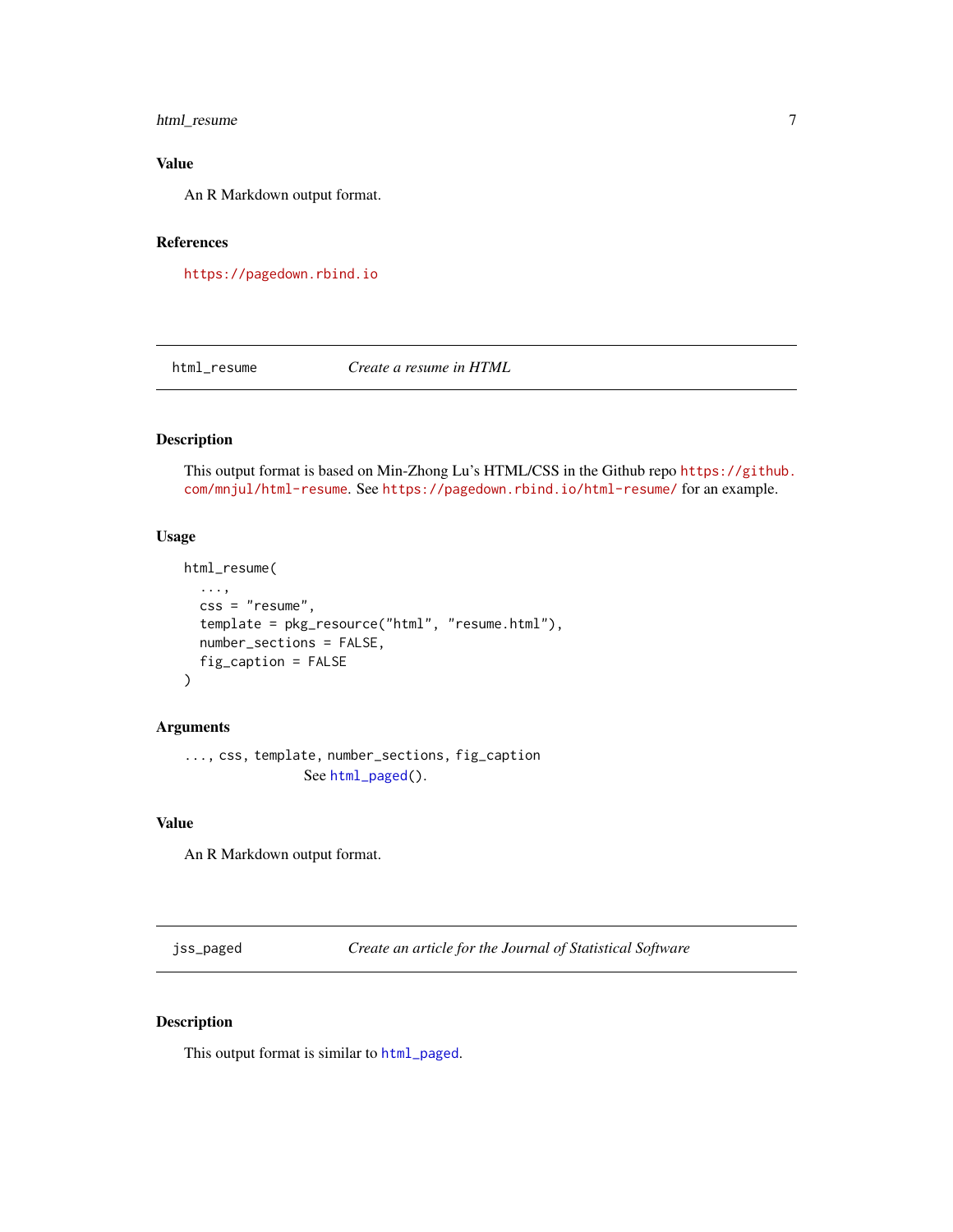# Usage

```
jss_paged(
  ...,
 css = c("jss-fonts", "jss-page", "jss"),
  template = pkg_resource("html", "jss_paged.html"),
 csl = pkg_resource("csl", "journal-of-statistical-software.csl"),
 highlight = NULL,
 pandoc_args = NULL
\lambda
```
#### Arguments

```
..., css, template, csl, highlight, pandoc_args
                Arguments passed to html_paged().
```
#### Value

An R Markdown output format.

poster\_relaxed *Create posters in HTML*

#### Description

The output format poster\_relaxed() is based on an example in the Github repo [https://github.](https://github.com/RelaxedJS/ReLaXed-examples) [com/RelaxedJS/ReLaXed-examples](https://github.com/RelaxedJS/ReLaXed-examples). See <https://pagedown.rbind.io/poster-relaxed/> for an example.

The output format poster\_jacobs() mimics the style of the "Jacobs Landscape Poster LaTeX Template Version 1.0" at <https://www.overleaf.com/gallery/tagged/poster>. See [https:](https://pagedown.rbind.io/poster-jacobs/) [//pagedown.rbind.io/poster-jacobs/](https://pagedown.rbind.io/poster-jacobs/) for an example.

#### Usage

```
poster_relaxed(
  ...,
  css = "poster-relaxed",
  template = pkg_resource("html", "poster-relaxed.html"),
  number_sections = FALSE
\mathcal{L}poster_jacobs(
  ...,
 css = "poster-jacobs",
  template = pkg_resource("html", "poster-jacobs.html")
)
```
<span id="page-7-0"></span>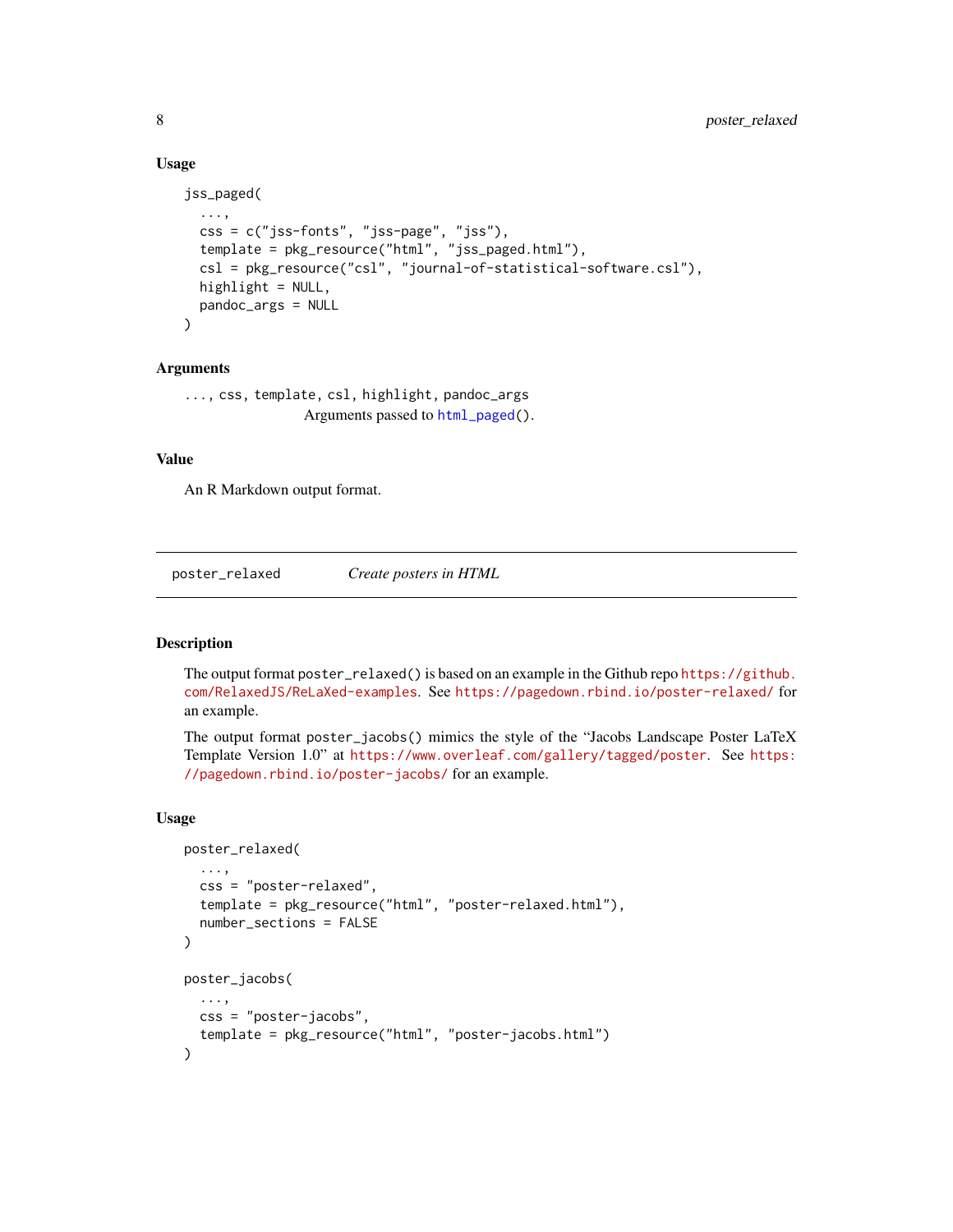# <span id="page-8-0"></span>thesis\_paged 9

# Arguments

..., css, template, [number\\_sect](#page-5-1)ions See html\_paged().

#### Value

An R Markdown output format.

thesis\_paged *Create a paged HTML thesis document suitable for printing*

# Description

This output format is similar to [html\\_paged](#page-5-1). The only difference is in the default stylesheets and Pandoc template. See <https://pagedown.rbind.io/thesis-paged/> for an example.

# Usage

```
thesis_paged(
  ...,
  \text{css} = \text{c("thesis"),}template = pkg_resource("html", "thesis.html")
)
```
# Arguments

..., css, template Arguments passed to [html\\_paged\(](#page-5-1)).

# Value

An R Markdown output format.